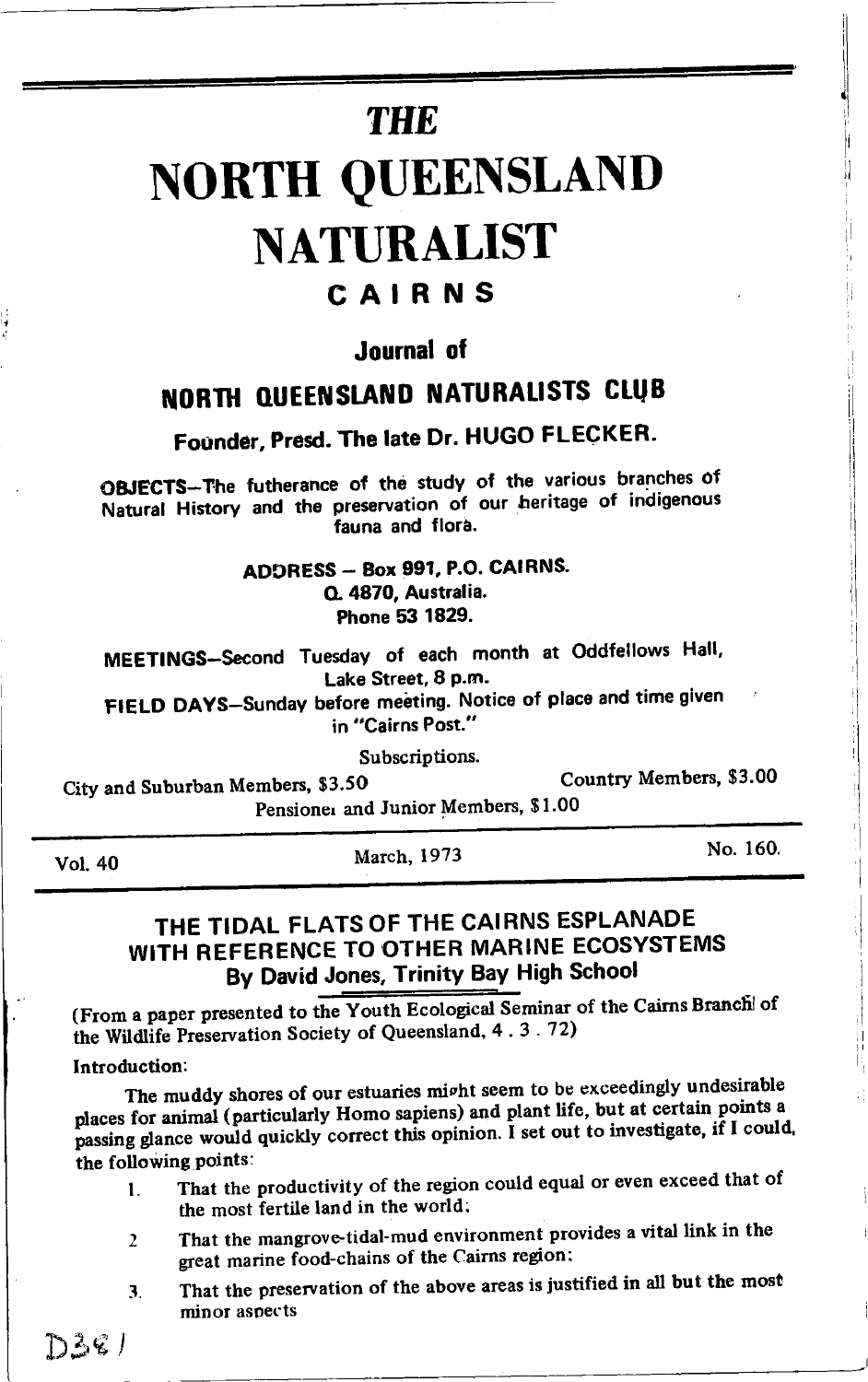j

Between 11 December 1971 and 6 February 1972, the collection of data for the report required approximately 4O hours of field work and a fttrther 30 hours spent in the analysis of the information obtained. I believe that the evidence which I collected during the various phases of my field work fully supports the hypothesis which first motivated me to do such a piece of pure research. In my report I shall discuss the geographical factors which affect this area; the special stability of this type of environment; the animals which dwell in the tidal mud; and most importantly, the relationship of the tidal-mud-mangrove area to the marine ecosystems and the economy of the Cairns arca.

#### TOPOLOGY OF THE SPECIFIC AREA UNDER STUDY:

The majority of estuarine muds on the Cairns Esplanade are extremely viscous and this poses a serious problem of access. I set out to walk the entire length of the foreshore to find which area would combine both ease of acceps and diversity of life forms. From this preliminary survey I also gained much information on how man s activities affecf the tidal mud environment. Opposite the Cairns Base Hospital the surface was like a liquid to walk on, and the mud remained viscous until I reached the northern end of the fore-shore where the mangrove forest begins. Here <sup>a</sup>shallow layer of sand projected to about 400 feet from the shore. This was the best area for my study.

Basically, the region which I studied is one of marked contrasts. Looking along the sandy beach, one immediately notices the goat's-foot vine (Ipomoea pes-caprea), so characteristic of the transition between terrestrial sand and semimarine environment. This belt is approximately 20 feet wide and is dotted here and there with grouped tussocks of couch-grass. As one moves from the area of maximum growth the abundance of the vine dwindles so quickly that a sharp\_dividing line is formed between it and the sandy beach. The area of sand extends for 38 feet with an 'average gradient of 1 in 2. At this point the actual beach ends at a channel about 5 feet wide and 4 inches deep. The sand spit is now reached which extends out into the tidal muds. As one progresses out onto this area, which lies between the mangroves and the exposed mud community, the proportion of mud gradually increases until a transition zone is reached. The surface here is dirty brown in colour and one can walk on it with few mishaps occurring. Beyond this transition zone are the viscous grey and brown estuarine muds. From this point onwards penetration was, for me at any rate, impossible. Basically the same pattern emerges if one walks along parallel to the shore.

A physical factor of major importance is that two storm drains emptyoutinto my region. During my first few visits they were dry and partially blocked by sand, because there had been no substantial rain for many months. However, from 6th to 9th January, over 20 inches fell in Cairns. The resulting flow from thedrains forged two channels at right angles to the shore and these passed directly through the sandy spit. Two large pools were formed just below their outlets, in which many thousands of small fish of a variety of species seemed to be thriving. A week later the flow of fresh water from the outlets had almost ceased.

To the north of the sandy area is the mangroveforest. Seedling pioneer species of Avicennia and Rhizophora have invaded the edge of my region and the succession of species can quite easily be seen. I found by counting that the Avicennia seedlings are outnumbered by about 3 to I, even though they are much larger and at first glance appear to be the dominant group-

One of the most important features is the extreme flatness of the estuarine mud. Apart from the beach, almost the entire region is horizontal. This means that. a difference of only a few inches in the depth of the water can expose hundreds of yards of sea-front in a short period of time. The currents in the area are gentle, barely rapid enough to be observed. As the tide is receding, a flow is established towards the mangrove region; as the tide rises, the reverse occurs. This would allow for the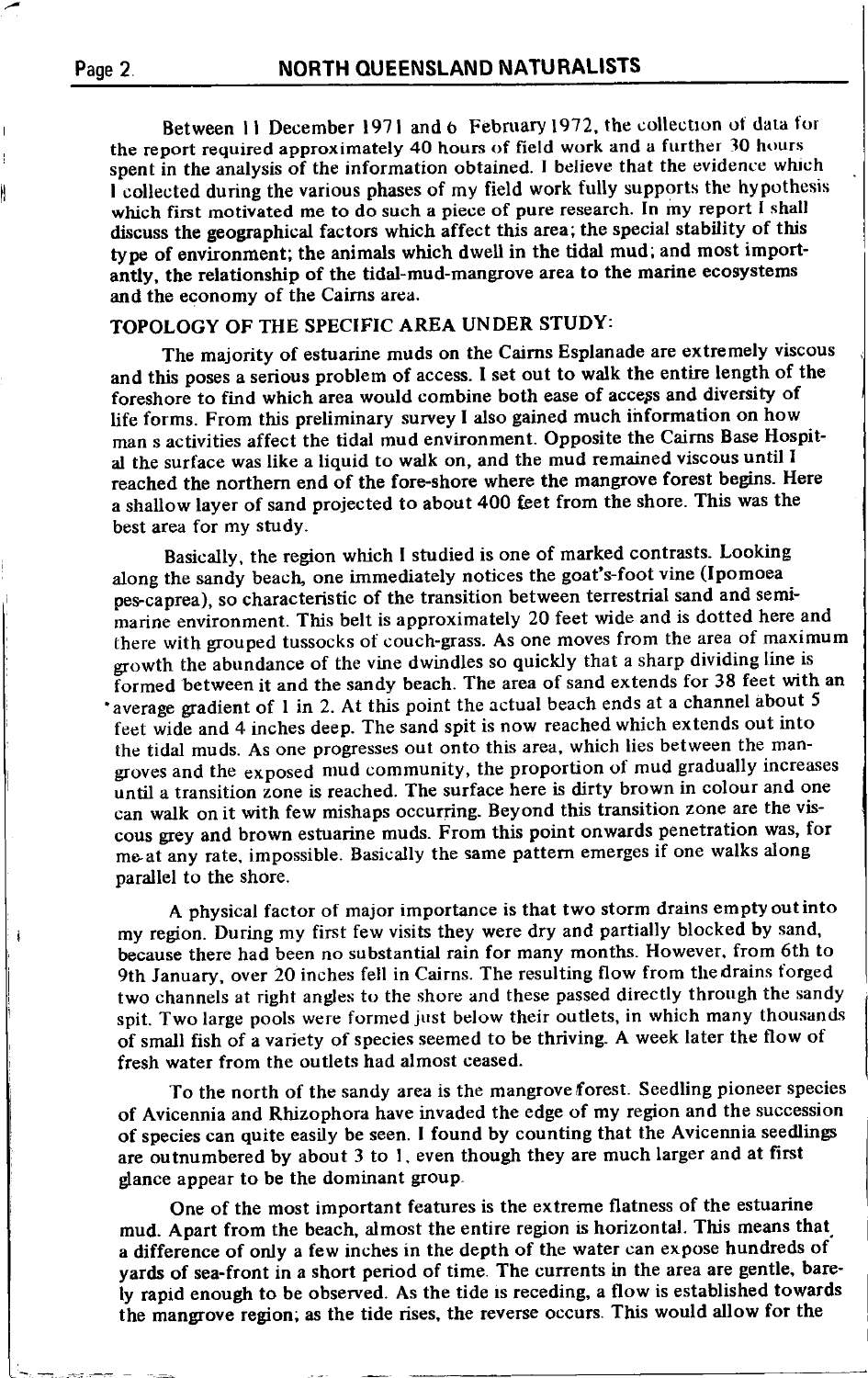exchange of material between the two areas and would tend to cause a slow spreading of the surface sand layer.

THE EFFECTS OF RAINFALL, WIND SPEED AND TEMPERATURE VARIATION:

One factor which alone makes the mudflat environment unique is the extreme variation in the salt concentration which is periodically experienced. To alleviate such varying conditions, most of the inhabitants are found below the surface. The mangroves, those strange plants which live in a semi-marine environment, cannot survive without periodic inundations of fresh water. Thus rainfall is the major physical factor which influences the tidal region. I was caught in three sudden monsoonal rainstorms, so characteristic of December and January in North Queensland, and know this to be true.

li

h

 $\frac{1}{2}$  and  $\frac{1}{2}$ 

As the storm clouds approach and the wind speed/increases, a sudden lull occurs in the activities on the mud-flat. All species of crabs retreat into their burrows, the sea-birds fly away to shelter, and the area becomes strangely quiet. One no longer hears the cracking of the pistol prawns and the popping of the mud as another crab emerges from its burrow. During the period of rainfall the tidal mud region is quickly drenched by an inch or so of fresh water. This is due to its extreme flatness and lack of vegetation. If enough falls then the storm drains will begin to flow, thus adding their quota. After the storm is over life quickly returns to normal, but this is not the case if rain falls for several weeks. At these times tremendous volumes of water come from the mouths of the Barron and Trinity inlets, thus resulting in the formation of virtually a fresh water lake over the estuarine muds (ie. at high tide.) Unfortunately. I was not able to observe the effects of such prolonged exposure to water of low ion concentration because I had a time limit on my survey Such a study would be very interesting.

I was able to observe the effects of 3 days of continued rain, in which 20 ins fell. I was surprised to find that this period of rainfall did little to affect the numbers of organisms which lived below the surface. However, one species (Telescopium telescopium) which lives on the surface was notably distressed. Many of them were lying point downwards in the sand and some were partly buried. It was obvious that if the rain had continued then the numbers of this and other species could have been seriously depleted. Therefore I believe that there is a cycle in the abundance of the organisms which is controlled by the amount of rainfall received. In the late summer months the number would be at its lowest due to the almost continuous inundation. The numbers would again build up in autumn and winter but would reach a peak in the spring and early summer months. It was during the peak that I believe I carried out my survey.

Our tropical environment can also be linked to the wiads which blow over the Cairns region. Low pressure systems and cyclones are prevalent during the summer months and so influence the wind speed and direction. During the morning the winds usually blow from the S.E. but towards evening the temperature is reduced by the cool north easterly sea breezes. The S.E. winds have very little effect on the exposed tidal muds.

Even though the evaporation rate must be tremendous, a thin film of surface water is being continually replaced from below. Therefore dehydration is not a major physical factor influencing the inhabitants of the estuaries. The same applies with temperature variation, even though on hot sunny days only crabs and certain univalves are found on the surface. The water can become reasonably warm but this does not seem to affect the myriads of fish fry and plankton which live in it. So we see that in many ways this environment favours the settling and development of life forms much more than on the rock faces of the sea-shore or the mountains and dry plains of terrestrial earth.

#### METHODS USED FOR THE COLLECTION OF DATA.

The inhabitants of the mudflats are extremely shy and even the slightest movement near their burrows causes them to disappear immediately. As one is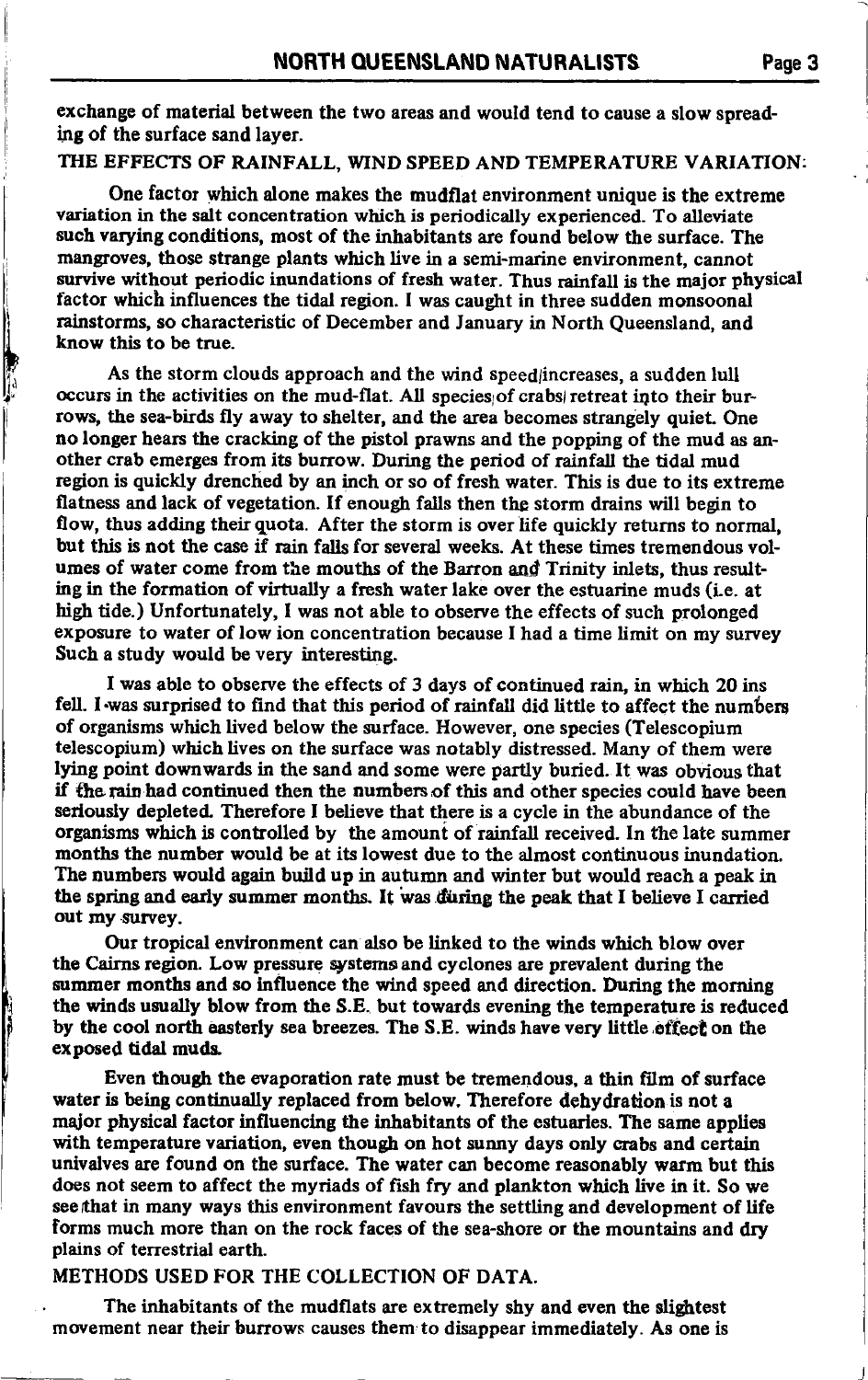approaching the area under study thousands of crabs of different species will be seen busily foraging for food or trying to catch the attention of a female. However as soon as one disturbs the ground they quickly retreat into their holes, often 3 or more together in their haste. This makes direct observations of the behavioural patterns

and foraging techniques of the denizens of the tidal muds extremely time consuming and somewhat hard on the back! By far the best technique is to kneel down on the surface of the area in which one knows there is a large population of macroscopic species and try to remain perfectly motionless.

At first one will see nothing but suddenly a single crab will come to the surface of it8 burrow to cautiously look around. Finally it will emerge and suddenly one is surrounded by dozens of crabs of a number of species. It is as though the emergence of one individual acts as a signal to all the others. Sea birds will also come quite close if one uses this technique. I found that after about half an hour of repeating the same action, e.g. walking to and fro while digging a quadrat, the fiddler crabs in particular become used to one's actions and will continue their activities nearby. If, however, one comes too close to where some have been foraging while anothor is being examined then they will retreat immediately. The conditioning seems to be short-lived because on the next day the crabs still require the same time to become accustomed to one's activities. one's activities.

I found that quadrats provide far more information than transects about the numbers of species inhabiting the mudflats and why certain species are found in certain locations. However transects are vital to obtain an accurate map of the topography of the area and which surface species inhabit which zone of land. I stress surface activity because most of the species and activities of the estuarine tidal flats are found below the surface. In my survey I used quadrats of 9 cubic feet in volume (3ft.  $x$  3ft.  $x$  1ft.), combined with small random samples and transects of varying lengths. This method allowed me to compare the data from different locations in the section of the Cairns Esplanade under study.

For preserving most specimens, a solution of formalin in seawater ( I in 20) was effective. Creatures with a limey exterior were best preserved in a solution of 75 parts methylated spirits to 25 parts tap-water. Formalin solution can be used to preserve mangrove seeds, but is not successful for actual plants as the green pigments diffuse out, leaving a brown, dead-looking mass. To estimate the proportions of different soil components in each quadrat, samples were placed in uniform containers with water, shaken well and allowed to settle; then the thickness of each layer of sediment was measured.

As mentioned before, the flatness of the region largely determines the amount of exposure suffered by the soil. Most of the organisms come to the surface just as the tide is receding and enjoy a brief period of activity, before retreating again due to the increase in light and heat intensity. Therefore the best method for the collection of many speices of fauna is to follow the out-going tide. One or two hours before low tide, when the water is about  $7$  inches deep on the flats, an examination can be made of the sandy beach. Then, as the tide allows, one can follow it out. However, once it reaches a certain point, almost the entire flat is exposed in about 25 minutes. In contrast, the best time for examining the sloping rock-face on the sea-shore is at the lowest of low tides. Temperate, overcast days are best for collecting purposes.

### DATA FROM THE QUADRAT AND TRANSECTS

To gain an accurate picture of the mudflat region one must investigato the variation in physical factors with depth and locality, and their relationship to the numbers and types of organisms found there. From three quadrats and three transects I tested samples for the variation in chloride and sulphate concentrations and pH in depth, and analysed for the percentages of various soil components particularly the amount of organic matter.

Several interesting and important regularitios emerged. Firstly, the variation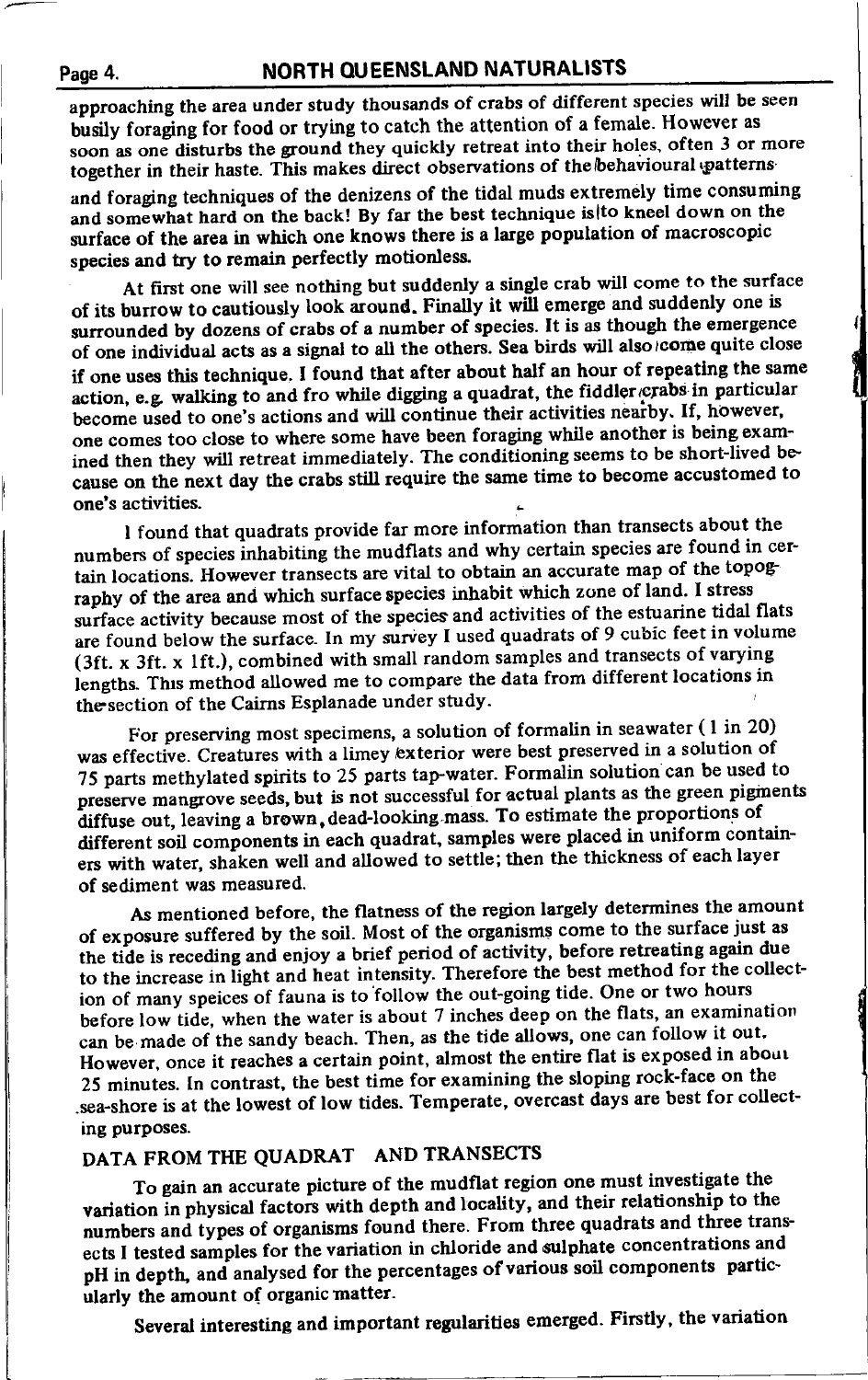in stratigraphy was almost the same in every quadrat and transect studied, the only variable being the thickness and depth at which each layer occurred. The layers appeared in order, beginning at the surface:

- 1. A layer of fine, medium and coarse grained sand;<br>2. Fine grained sand and grev mud;
- 
- 3. Black mud with much organic matter;<br>4. Black mudic with fine sand:
- 4. Viscous grey mud with fine sand;<br>5. A solid laver of fine sand with mu
- 5. A solid layer of fine sand with mud or the compressod shells of dead animals.

The black mud layer is the most productive of all for it constitutes the region of decay. 95Vo of it consists of organic mattor which is of mangrove origin. Here we see one of the most important links between the mangrove forest and the tidal muds; the basic food materials of the Cairns Esplanade originate in the mangrove mud. This is also the reason for the tremendous number of crabs because they. can utilise directly organic matter in this forrn. In this layer of decay, the greatest activity on the mudflat is found. It is literally teeming with zooplankton, protozoans and diatoms in an amazing variety of form and structure. The ciliates and flagellates are by far the most common representatives of the protozoa. Shrimp, crab, bristleworm and amphipod larvae and copepods make up the astronomical numbers of the Zooplankton.

Secondly, a relationship was found which linked the pH of the soil and the chloride and sulphate concentrations to the number of life forms existing at different levels. Peaks occurred in both of the ion concentrations in the decay layer and this sorrelated with an acid pH and, most importantly, a peak in the amount of organic matter and the number of life forms.

A feature which must surely impress anyone who visits the tidal region is the increase in the numbers and diversity of organisms as one progresses from sandy beach ionto the tidal and mangrove muds. The sand, where only amphipods, soldier crab's and bristleworms are to be found, is virtually a desert when compared with the other regions. The muds of the mangrove forests, which are bound together by tens of thousands of miles of the fine roots of Avicennia and Rhizophora, are inhabited by thousands of crabs and billions of planktonic organisms. A similar situation is found on the exposed tidal flats, but.here there is no interlacing network of mangrove root systems. It is here that the growth and development of planktonic organisms occur, and it is hore that the crabs reach their greatest abundance and diversity. From my quadrats and transects I was able to determine the distribution of crabs, plankton, mangrove species, and bristle worns, with regard to soil composition.

Clearly the tidal muds of the estuaries are really vast biological decay areas, where the pieces of organic matter are broken down into their components 8o that once again another cycle of life and death may begin.

#### COMMENT ON THE ACCOMPANYING SPECIES LIST'

There are two outstanding conditions that make life on the shore flats of estuaries different from that on the ocean and coral cay beaches. Firstly, the water is, as already noted, usually still. Even a strong wind scarcely raises small waves to disturb the stillness of the shallow sea bottom, and the quiet current distributes a rich store of rotting debris from the mangrove woodlands, covering all surfaces with a deposit of organic matter. It is this special stability of the tidal flats which makes them unique. Captain Yeasely of the dredge "Trinity Bay" showed me a chart of the Cairns Esplanade compiled in 1905; not one major topographical feature had changed in over 60 years. The muddy shores thus have great riches in the way of food. Secondly, the sea-water is at all times, likely to be subject to great changes in salinity and may always be less saline than on the ocean shores, since there will always be some rain water draining down from the land. At times this amount of fresh-water is great, as previously described.

Whilst these conditions may provide a barrier to the inward migration of most

.1

l

I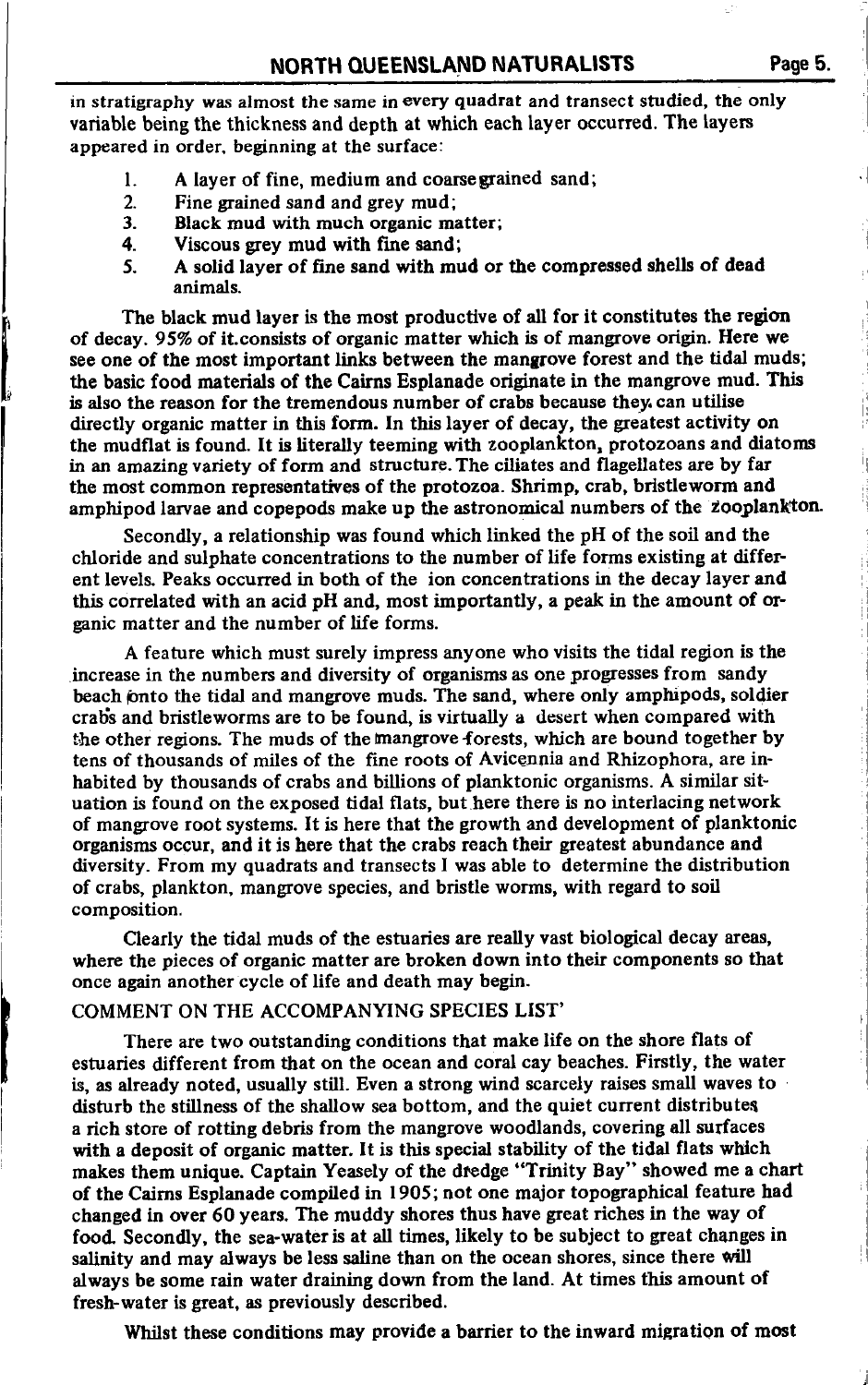----

of the Sea creatures of the nearby ocean beaches. they have resulted in the evolution of species specially adapted to the mudflat environment. And since, as indicated, the estuarine muds are very rich in organic matter, the individuals of those few adapted species are often exceedingly numerous. When comparing the number of species that I found and identified with those in a survey of Michaelmas Cay one can see that the mudflats are unique in that the comparatively few macroscopic species exist in tremendous numbers, whereas a coral cav is unique in the diversity of its flora and fauna

### LIST OF SPECIES IDENTIFIED

#### CRABS:

Uca marionis var: vomeris (Fiddler crab) Macropthalmus carinimonus. Sesarma erythrodactyla Scoplmera inflata (Sand-bubbler crab) Paragrapsus laevis. Mitrys longicarpus (Soldier crab) Scylla serrata (Mud crab) Ocypodg cordinara, (Ghost crab) Ocypode ceratophthalma Diogenes custos, Hermit crab)

#### PRAWNS:

Squilla laevis (Mantis Shrimp or Prawn Killer) Alpheus audouini (Snapping Prawn)

#### BRISTLE WORMS:

Perinereis nuntia. Glycera ............. Australonereis chleria Aphroditidae (Family only) Four unidentified species.

#### WORMS:

Bright orange-red ribbon worm (Class Nemertae) Peanut worm (Class Sipunculoidae) Shipworm (Genus Teredo) Phascolosoma noduliferum.

#### SAND HOPPERS AND SEA LICE:

Ligia australiensis (Sea Slater Order Isopoda) Talochaetia novae-hollandiae ( A Sand Hopper Order Amphipoda)

#### UNIVALVES:

Pyrazus ebeninus (Hercules club shell) Telescopium telescopium ("Cone" shaped shell) Melarapha scabra (Periwinkle) Bullinar lineata ( Bubble shell)

#### SEA SLUGS:

Onchidium danelii (Order pulmonata)

#### BIVALVES:

Eunarcia fumigata.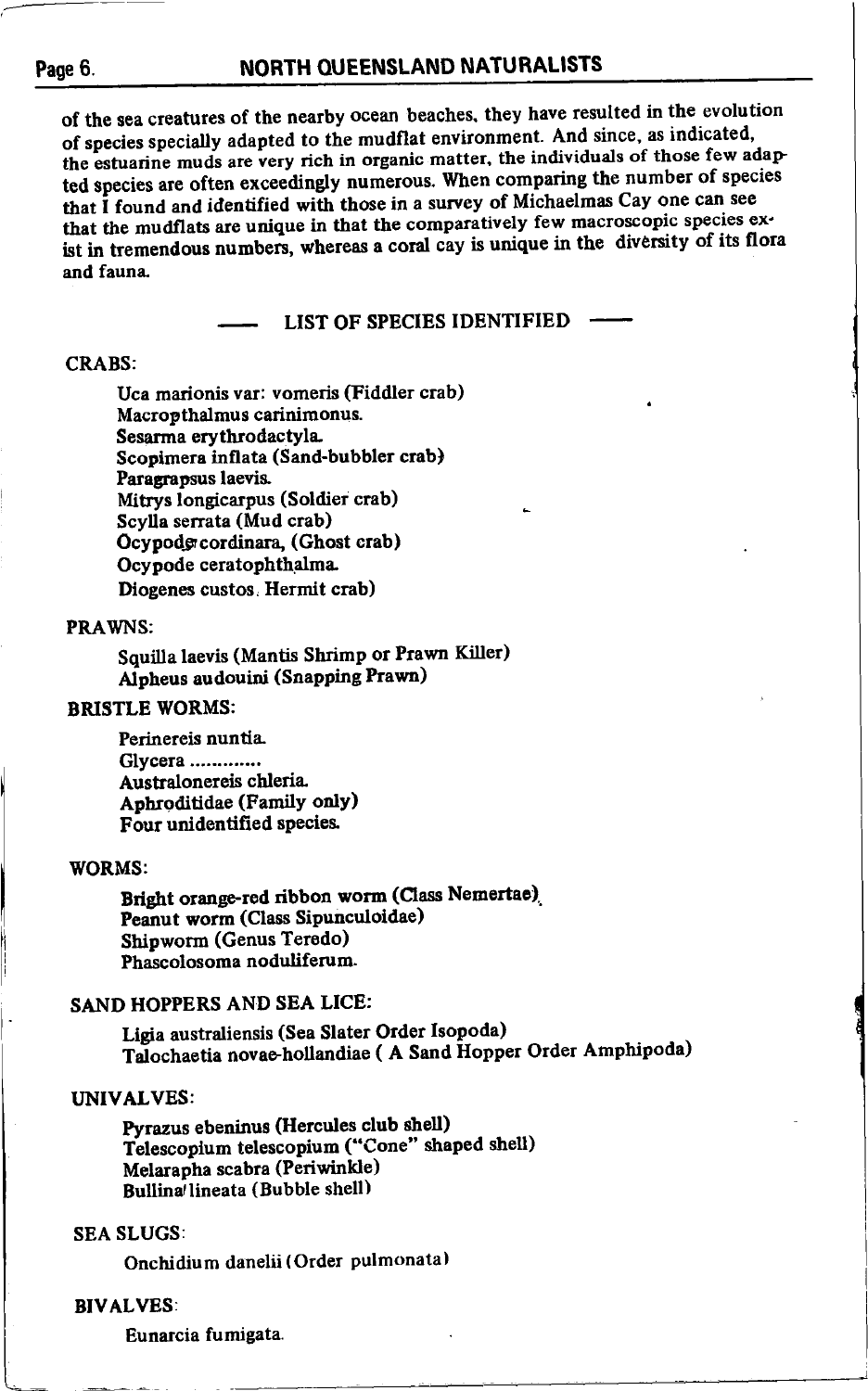#### **BIRDS**

Larus novae-hollandiae (Silver Sea gull) Ardea sumatrana (Great-billed Heron) Notophayx novae-hollandiae (White Faced Heron) Sterna bergii (Crested Heron) Erclia testacea (Curlew Sandpiper)

#### FISH:

Ostreogobius australis (Brown Speckled Goby) Arenigobius semifrenatus (Bridled Goby)

#### PLANKTON:

Copepods (Order Copepods) Phronimella elongata (Planktonic Amphipod) As well as the above there were shrimp, prawn, crab and bristle worm larvae.

#### PLANTS:

Zostera (Eel.Grass) Avicennia marina (Mangrove) Rhizophora stylosa (Mangrove) Ipomoea pes-caprea (Goat's Foot Vine) Sonneratia alba (Mangrove) A type of hardy couch grass. Unidentified Algae.

### WHAT WOULD HAPPEN TO THE CAIRNS TIDAL FLATS IF LEFT IN THEIR NATURAL CONDITION:

Where Mudbanks of river silt are formed in sheltered areas along the shore and are exposed at low tide, seeds of pioneer mangroves find a root-hold. When fully developed, the intricate maze of their roots and pneumatophores slows down the tide mbvements and traps floating debris and silt which gradually builds up the level of the forest floor. Conditions become suitable for the non-pioneer species to establish and form a mangrove forest. Finally an extension of the shore itself is created, which is submerged only at the highest high tides. Conditions are now suitable for grasses to begin to grow and the mangrove forest is slowly replaced by species of Acacia. Thus <sup>a</sup>slow process of succession results in the natural reclamation of the tidal mud area.

This process has been halted on the Cairns Esplanade by the regular removal iof young mangroves as they become established. However, in my area at the north- . qrn end, there is a wide band of mangrove forest. lt shows a rnarked transition of zones from its outer edges, as can be seen in the height, age and population density of the various mangrove species.

#### THE EFFECT OF MAN ON THIS ENVIRONMENT:

From my preliminary survey when I walked the [ength of the Esplanade I was able to gauge the amount of visual pollution of that part of the mud flats nearest the shore. I found that the maximum pollution occurred near the centre of the city where the park benches look out over Trinity Bay. On the sandy shore and in the mud directly in front of the benches the number of intact and fragmented beer bottles was astounding. Aluminium and steel beer and soft drink cans were also abundant, as were other residues. particularly newspaper. polythene bags and the inner tubes of car tyres. Progressing north to the suburban area I found the amount of glass and cans quickly fell off. However the amount of paper and plastic, rotting ;ugar bags and tyres remained constant As expected. the number of discarded soft